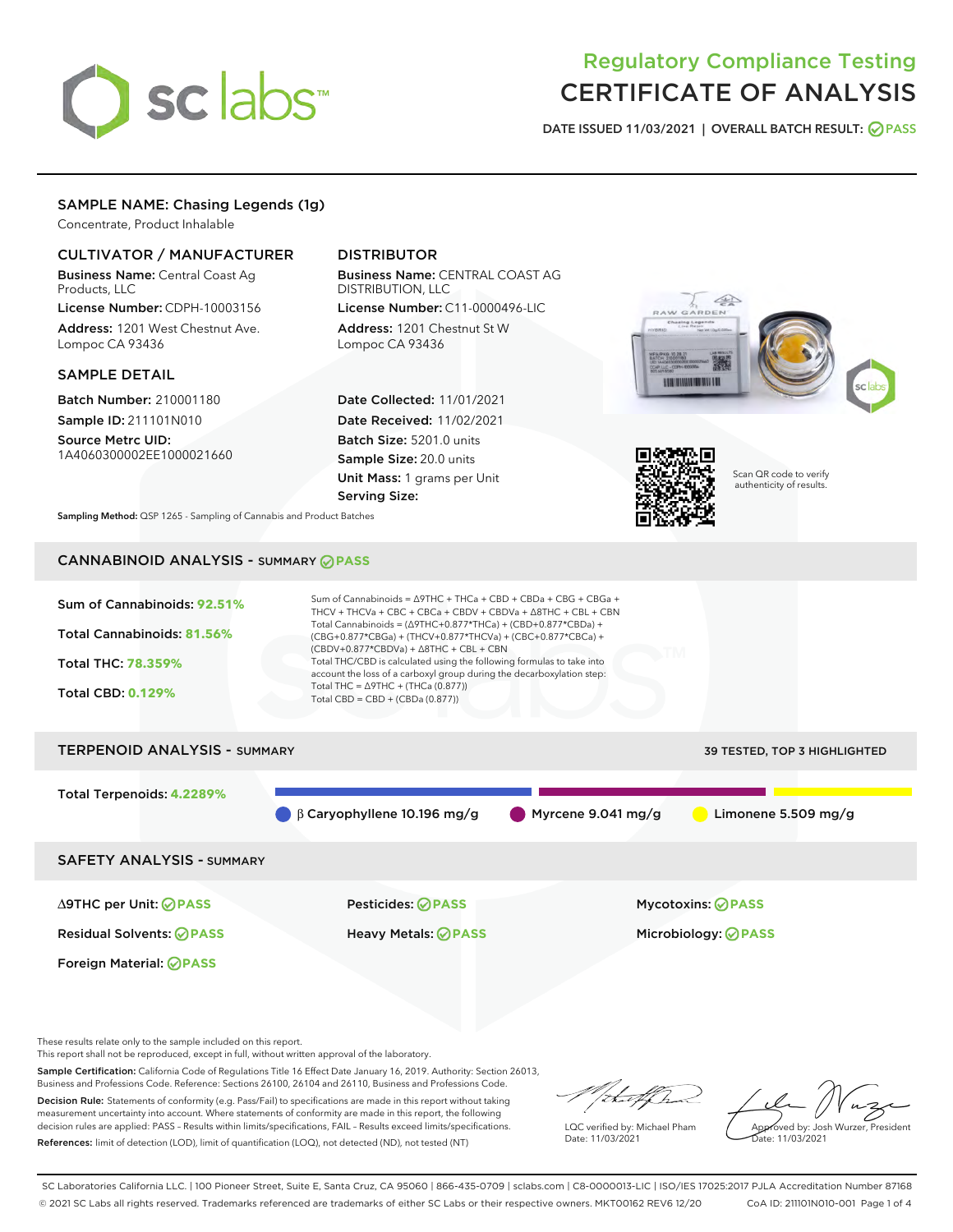



CHASING LEGENDS (1G) | DATE ISSUED 11/03/2021 | OVERALL BATCH RESULT: 2 PASS

#### CANNABINOID TEST RESULTS - 11/03/2021 2 PASS

Tested by high-performance liquid chromatography with diode-array detection (HPLC-DAD). **Method:** QSP 1157 - Analysis of Cannabinoids by HPLC-DAD

#### TOTAL CANNABINOIDS: **81.56%**

Total Cannabinoids (Total THC) + (Total CBD) + (Total CBG) + (Total THCV) + (Total CBC) + (Total CBDV) + ∆8THC + CBL + CBN

TOTAL THC: **78.359%** Total THC (∆9THC+0.877\*THCa)

TOTAL CBD: **0.129%**

Total CBD (CBD+0.877\*CBDa)

TOTAL CBG: 1.73% Total CBG (CBG+0.877\*CBGa)

TOTAL THCV: 0.449% Total THCV (THCV+0.877\*THCVa)

TOTAL CBC: 0.89% Total CBC (CBC+0.877\*CBCa)

TOTAL CBDV: ND Total CBDV (CBDV+0.877\*CBDVa)

| <b>COMPOUND</b>            | LOD/LOQ<br>(mg/g) | <b>MEASUREMENT</b><br><b>UNCERTAINTY</b><br>(mg/g) | <b>RESULT</b><br>(mg/g) | <b>RESULT</b><br>(%) |
|----------------------------|-------------------|----------------------------------------------------|-------------------------|----------------------|
| <b>THCa</b>                | 0.05/0.14         | ±22.053                                            | 858.10                  | 85.810               |
| <b>A9THC</b>               | 0.06 / 0.26       | ±1.068                                             | 31.04                   | 3.104                |
| <b>CBGa</b>                | 0.1/0.2           | ±0.85                                              | 16.2                    | 1.62                 |
| <b>CBCa</b>                | 0.07 / 0.28       | ±0.459                                             | 9.39                    | 0.939                |
| <b>THCVa</b>               | 0.07/0.20         | ±0.244                                             | 5.12                    | 0.512                |
| <b>CBG</b>                 | 0.06/0.19         | ±0.122                                             | 3.10                    | 0.310                |
| <b>CBDa</b>                | 0.02/0.19         | ±0.043                                             | 1.47                    | 0.147                |
| <b>CBC</b>                 | 0.2 / 0.5         | ±0.02                                              | 0.7                     | 0.07                 |
| A8THC                      | 0.1 / 0.4         | N/A                                                | <b>ND</b>               | <b>ND</b>            |
| <b>THCV</b>                | 0.1 / 0.2         | N/A                                                | <b>ND</b>               | <b>ND</b>            |
| <b>CBD</b>                 | 0.07/0.29         | N/A                                                | <b>ND</b>               | <b>ND</b>            |
| <b>CBDV</b>                | 0.04 / 0.15       | N/A                                                | <b>ND</b>               | <b>ND</b>            |
| <b>CBDVa</b>               | 0.03 / 0.53       | N/A                                                | <b>ND</b>               | <b>ND</b>            |
| <b>CBL</b>                 | 0.06 / 0.24       | N/A                                                | <b>ND</b>               | <b>ND</b>            |
| <b>CBN</b>                 | 0.1/0.3           | N/A                                                | <b>ND</b>               | <b>ND</b>            |
| <b>SUM OF CANNABINOIDS</b> |                   |                                                    | $925.1 \,\mathrm{mg/g}$ | 92.51%               |

#### **UNIT MASS: 1 grams per Unit**

| ∆9THC per Unit                        | 1120 per-package limit | 31.04 mg/unit   | <b>PASS</b> |
|---------------------------------------|------------------------|-----------------|-------------|
| <b>Total THC per Unit</b>             |                        | 783.59 mg/unit  |             |
| <b>CBD</b> per Unit                   |                        | <b>ND</b>       |             |
| <b>Total CBD per Unit</b>             |                        | 1.29 mg/unit    |             |
| Sum of Cannabinoids<br>per Unit       |                        | 925.1 mg/unit   |             |
| <b>Total Cannabinoids</b><br>per Unit |                        | $815.6$ mg/unit |             |

#### TERPENOID TEST RESULTS - 11/03/2021

Terpene analysis utilizing gas chromatography-flame ionization detection (GC-FID). **Method:** QSP 1192 - Analysis of Terpenoids by GC-FID

| <b>COMPOUND</b>         | LOD/LOQ<br>(mg/g) | <b>MEASUREMENT</b><br><b>UNCERTAINTY</b><br>(mg/g) | <b>RESULT</b><br>(mg/g)                          | <b>RESULT</b><br>$(\%)$ |
|-------------------------|-------------------|----------------------------------------------------|--------------------------------------------------|-------------------------|
| $\beta$ Caryophyllene   | 0.004 / 0.012     | ±0.3630                                            | 10.196                                           | 1.0196                  |
| <b>Myrcene</b>          | 0.008 / 0.025     | ±0.1166                                            | 9.041                                            | 0.9041                  |
| Limonene                | 0.005 / 0.016     | ±0.0788                                            | 5.509                                            | 0.5509                  |
| $\alpha$ Humulene       | 0.009/0.029       | ±0.1006                                            | 3.134                                            | 0.3134                  |
| <b>Terpineol</b>        | 0.016 / 0.055     | ±0.1213                                            | 1.976                                            | 0.1976                  |
| Guaiol                  | 0.009 / 0.030     | ±0.0794                                            | 1.683                                            | 0.1683                  |
| trans-β-Farnesene       | 0.008 / 0.025     | ±0.0591                                            | 1.666                                            | 0.1666                  |
| Linalool                | 0.009 / 0.032     | ±0.0608                                            | 1.599                                            | 0.1599                  |
| $\alpha$ Pinene         | 0.005 / 0.017     | ±0.0124                                            | 1.441                                            | 0.1441                  |
| <b>β Pinene</b>         | 0.004 / 0.014     | ±0.0141                                            | 1.222                                            | 0.1222                  |
| Fenchol                 | 0.010 / 0.034     | ±0.0388                                            | 1.003                                            | 0.1003                  |
| Nerolidol               | 0.009 / 0.028     | ±0.0622                                            | 0.989                                            | 0.0989                  |
| $\alpha$ Bisabolol      | 0.008 / 0.026     | ±0.0344                                            | 0.644                                            | 0.0644                  |
| Ocimene                 | 0.011 / 0.038     | ±0.0159                                            | 0.494                                            | 0.0494                  |
| Valencene               | 0.009 / 0.030     | ±0.0241                                            | 0.350                                            | 0.0350                  |
| Terpinolene             | 0.008 / 0.026     | ±0.0066                                            | 0.321                                            | 0.0321                  |
| Caryophyllene<br>Oxide  | 0.010 / 0.033     | ±0.0138                                            | 0.300                                            | 0.0300                  |
| <b>Borneol</b>          | 0.005 / 0.016     | ±0.0122                                            | 0.291                                            | 0.0291                  |
| Fenchone                | 0.009 / 0.028     | ±0.0041                                            | 0.140                                            | 0.0140                  |
| Camphene                | 0.005 / 0.015     | ±0.0011                                            | 0.093                                            | 0.0093                  |
| Sabinene Hydrate        | 0.006 / 0.022     | ±0.0022                                            | 0.057                                            | 0.0057                  |
| Cedrol                  | 0.008 / 0.027     | ±0.0023                                            | 0.045                                            | 0.0045                  |
| Geraniol                | 0.002 / 0.007     | ±0.0014                                            | 0.032                                            | 0.0032                  |
| Nerol                   | 0.003 / 0.011     | ±0.0011                                            | 0.024                                            | 0.0024                  |
| Citronellol             | 0.003 / 0.010     | ±0.0010                                            | 0.021                                            | 0.0021                  |
| $\gamma$ Terpinene      | 0.006 / 0.018     | ±0.0003                                            | 0.018                                            | 0.0018                  |
| Sabinene                | 0.004 / 0.014     | N/A                                                | <loq< th=""><th><loq< th=""></loq<></th></loq<>  | <loq< th=""></loq<>     |
| $\alpha$ Phellandrene   | 0.006 / 0.020     | N/A                                                | <loq< th=""><th><loq< th=""></loq<></th></loq<>  | <loq< th=""></loq<>     |
| $\alpha$ Terpinene      | 0.005 / 0.017     | N/A                                                | <loq< th=""><th><loq< th=""></loq<></th></loq<>  | <loq< th=""></loq<>     |
| Eucalyptol              | 0.006 / 0.018     | N/A                                                | <loq< th=""><th><math>&lt;</math>LOQ</th></loq<> | $<$ LOQ                 |
| 3 Carene                | 0.005 / 0.018     | N/A                                                | ND                                               | ND                      |
| p-Cymene                | 0.005 / 0.016     | N/A                                                | ND                                               | <b>ND</b>               |
| (-)-Isopulegol          | 0.005 / 0.016     | N/A                                                | <b>ND</b>                                        | <b>ND</b>               |
| Camphor                 | 0.006 / 0.019     | N/A                                                | ND                                               | ND                      |
| Isoborneol              | 0.004 / 0.012     | N/A                                                | ND                                               | ND                      |
| Menthol                 | 0.008 / 0.025     | N/A                                                | <b>ND</b>                                        | <b>ND</b>               |
| R-(+)-Pulegone          | 0.003 / 0.011     | N/A                                                | ND                                               | ND                      |
| <b>Geranyl Acetate</b>  | 0.004 / 0.014     | N/A                                                | ND                                               | <b>ND</b>               |
| $\alpha$ Cedrene        | 0.005 / 0.016     | N/A                                                | <b>ND</b>                                        | <b>ND</b>               |
| <b>TOTAL TERPENOIDS</b> |                   |                                                    | 42.289 mg/g                                      | 4.2289%                 |

SC Laboratories California LLC. | 100 Pioneer Street, Suite E, Santa Cruz, CA 95060 | 866-435-0709 | sclabs.com | C8-0000013-LIC | ISO/IES 17025:2017 PJLA Accreditation Number 87168 © 2021 SC Labs all rights reserved. Trademarks referenced are trademarks of either SC Labs or their respective owners. MKT00162 REV6 12/20 CoA ID: 211101N010-001 Page 2 of 4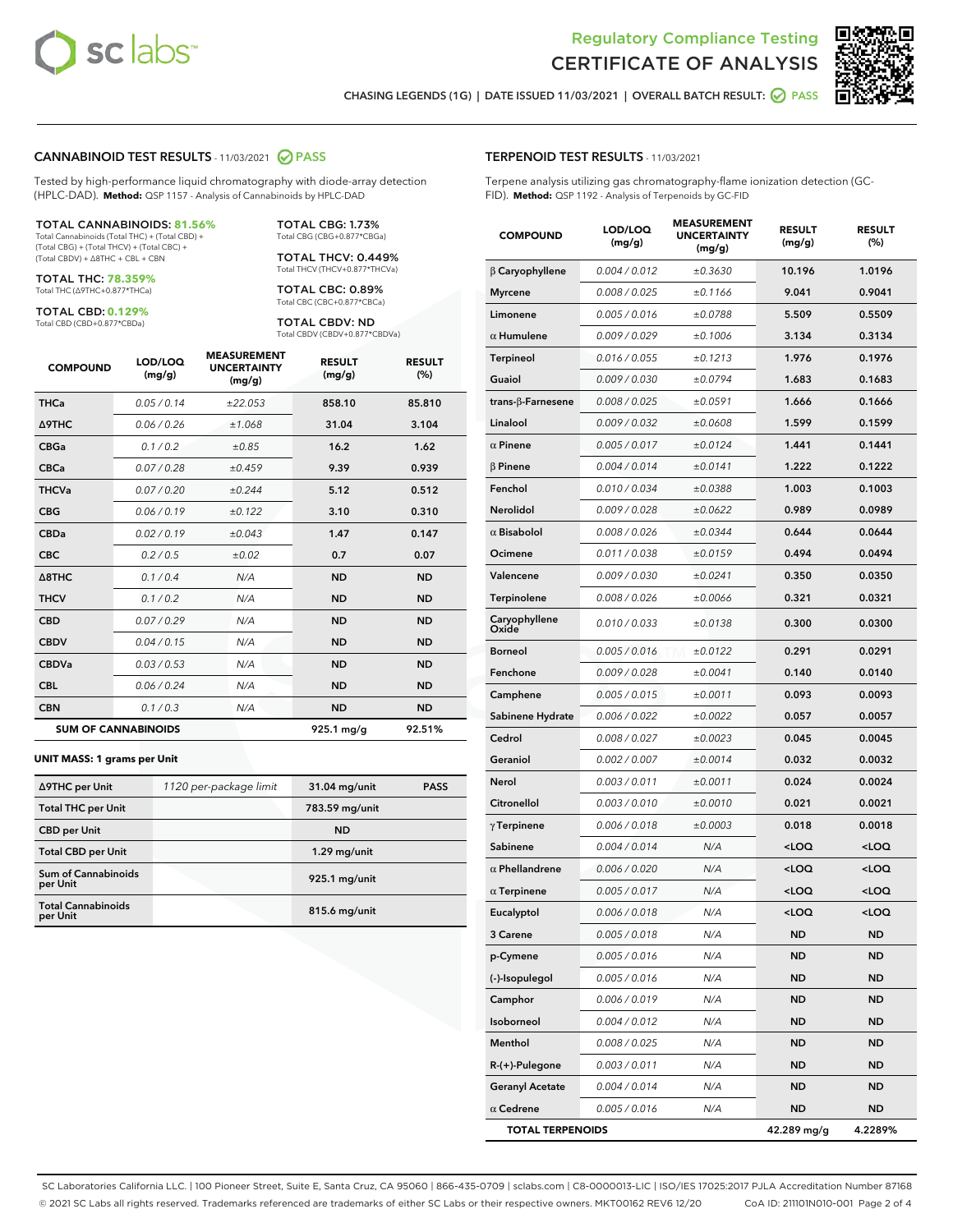



CHASING LEGENDS (1G) | DATE ISSUED 11/03/2021 | OVERALL BATCH RESULT: **○** PASS

# CATEGORY 1 PESTICIDE TEST RESULTS - 11/03/2021 2 PASS

Pesticide and plant growth regulator analysis utilizing high-performance liquid chromatography-mass spectrometry (HPLC-MS) or gas chromatography-mass spectrometry (GC-MS). \*GC-MS utilized where indicated. **Method:** QSP 1212 - Analysis of Pesticides and Mycotoxins by LC-MS or QSP 1213 - Analysis of Pesticides by GC-MS

| <b>Aldicarb</b><br>0.03 / 0.08<br><b>ND</b><br>$\ge$ LOD<br>N/A<br><b>PASS</b><br>Carbofuran<br>0.02/0.05<br>$\ge$ LOD<br>N/A<br><b>ND</b><br><b>PASS</b><br>Chlordane*<br>0.03 / 0.08<br><b>ND</b><br>$>$ LOD<br>N/A<br><b>PASS</b><br>0.03/0.10<br><b>ND</b><br><b>PASS</b><br>Chlorfenapyr*<br>$\ge$ LOD<br>N/A<br>0.02 / 0.06<br>N/A<br><b>ND</b><br><b>PASS</b><br>Chlorpyrifos<br>$\ge$ LOD<br>0.02 / 0.07<br>N/A<br><b>ND</b><br><b>PASS</b><br>Coumaphos<br>$>$ LOD<br>Daminozide<br>0.02 / 0.07<br>$\ge$ LOD<br>N/A<br><b>ND</b><br><b>PASS</b><br><b>DDVP</b><br>0.03/0.09<br>$\ge$ LOD<br>N/A<br><b>ND</b><br><b>PASS</b><br>(Dichlorvos)<br>Dimethoate<br><b>ND</b><br><b>PASS</b><br>0.03 / 0.08<br>$>$ LOD<br>N/A<br>Ethoprop(hos)<br>0.03/0.10<br>$\ge$ LOD<br>N/A<br><b>ND</b><br><b>PASS</b><br>0.02/0.06<br>$\ge$ LOD<br>N/A<br><b>ND</b><br><b>PASS</b><br>Etofenprox<br>Fenoxycarb<br>0.03 / 0.08<br>$>$ LOD<br>N/A<br><b>ND</b><br><b>PASS</b><br>0.03 / 0.08<br><b>ND</b><br><b>PASS</b><br>Fipronil<br>$\ge$ LOD<br>N/A<br>Imazalil<br>0.02 / 0.06<br>$>$ LOD<br>N/A<br><b>ND</b><br><b>PASS</b><br>0.02 / 0.07<br>Methiocarb<br>N/A<br><b>ND</b><br>$>$ LOD<br><b>PASS</b><br>Methyl<br>0.03/0.10<br>$\ge$ LOD<br>N/A<br><b>ND</b><br><b>PASS</b><br>parathion<br>0.03/0.09<br>$\ge$ LOD<br>N/A<br><b>ND</b><br><b>PASS</b><br><b>Mevinphos</b><br>Paclobutrazol<br>0.02 / 0.05<br>$\ge$ LOD<br>N/A<br><b>ND</b><br><b>PASS</b><br>0.03/0.09<br>N/A<br>$\ge$ LOD<br><b>ND</b><br><b>PASS</b><br>Propoxur<br>0.03 / 0.08<br><b>ND</b><br><b>PASS</b><br>Spiroxamine<br>$\ge$ LOD<br>N/A<br><b>PASS</b><br>Thiacloprid<br>0.03/0.10<br>$\ge$ LOD<br>N/A<br><b>ND</b> | <b>COMPOUND</b> | LOD/LOQ<br>$(\mu g/g)$ | <b>ACTION</b><br>LIMIT<br>$(\mu g/g)$ | <b>MEASUREMENT</b><br><b>UNCERTAINTY</b><br>$(\mu g/g)$ | <b>RESULT</b><br>$(\mu g/g)$ | <b>RESULT</b> |
|--------------------------------------------------------------------------------------------------------------------------------------------------------------------------------------------------------------------------------------------------------------------------------------------------------------------------------------------------------------------------------------------------------------------------------------------------------------------------------------------------------------------------------------------------------------------------------------------------------------------------------------------------------------------------------------------------------------------------------------------------------------------------------------------------------------------------------------------------------------------------------------------------------------------------------------------------------------------------------------------------------------------------------------------------------------------------------------------------------------------------------------------------------------------------------------------------------------------------------------------------------------------------------------------------------------------------------------------------------------------------------------------------------------------------------------------------------------------------------------------------------------------------------------------------------------------------------------------------------------------------------------------------------------------------------------------|-----------------|------------------------|---------------------------------------|---------------------------------------------------------|------------------------------|---------------|
|                                                                                                                                                                                                                                                                                                                                                                                                                                                                                                                                                                                                                                                                                                                                                                                                                                                                                                                                                                                                                                                                                                                                                                                                                                                                                                                                                                                                                                                                                                                                                                                                                                                                                            |                 |                        |                                       |                                                         |                              |               |
|                                                                                                                                                                                                                                                                                                                                                                                                                                                                                                                                                                                                                                                                                                                                                                                                                                                                                                                                                                                                                                                                                                                                                                                                                                                                                                                                                                                                                                                                                                                                                                                                                                                                                            |                 |                        |                                       |                                                         |                              |               |
|                                                                                                                                                                                                                                                                                                                                                                                                                                                                                                                                                                                                                                                                                                                                                                                                                                                                                                                                                                                                                                                                                                                                                                                                                                                                                                                                                                                                                                                                                                                                                                                                                                                                                            |                 |                        |                                       |                                                         |                              |               |
|                                                                                                                                                                                                                                                                                                                                                                                                                                                                                                                                                                                                                                                                                                                                                                                                                                                                                                                                                                                                                                                                                                                                                                                                                                                                                                                                                                                                                                                                                                                                                                                                                                                                                            |                 |                        |                                       |                                                         |                              |               |
|                                                                                                                                                                                                                                                                                                                                                                                                                                                                                                                                                                                                                                                                                                                                                                                                                                                                                                                                                                                                                                                                                                                                                                                                                                                                                                                                                                                                                                                                                                                                                                                                                                                                                            |                 |                        |                                       |                                                         |                              |               |
|                                                                                                                                                                                                                                                                                                                                                                                                                                                                                                                                                                                                                                                                                                                                                                                                                                                                                                                                                                                                                                                                                                                                                                                                                                                                                                                                                                                                                                                                                                                                                                                                                                                                                            |                 |                        |                                       |                                                         |                              |               |
|                                                                                                                                                                                                                                                                                                                                                                                                                                                                                                                                                                                                                                                                                                                                                                                                                                                                                                                                                                                                                                                                                                                                                                                                                                                                                                                                                                                                                                                                                                                                                                                                                                                                                            |                 |                        |                                       |                                                         |                              |               |
|                                                                                                                                                                                                                                                                                                                                                                                                                                                                                                                                                                                                                                                                                                                                                                                                                                                                                                                                                                                                                                                                                                                                                                                                                                                                                                                                                                                                                                                                                                                                                                                                                                                                                            |                 |                        |                                       |                                                         |                              |               |
|                                                                                                                                                                                                                                                                                                                                                                                                                                                                                                                                                                                                                                                                                                                                                                                                                                                                                                                                                                                                                                                                                                                                                                                                                                                                                                                                                                                                                                                                                                                                                                                                                                                                                            |                 |                        |                                       |                                                         |                              |               |
|                                                                                                                                                                                                                                                                                                                                                                                                                                                                                                                                                                                                                                                                                                                                                                                                                                                                                                                                                                                                                                                                                                                                                                                                                                                                                                                                                                                                                                                                                                                                                                                                                                                                                            |                 |                        |                                       |                                                         |                              |               |
|                                                                                                                                                                                                                                                                                                                                                                                                                                                                                                                                                                                                                                                                                                                                                                                                                                                                                                                                                                                                                                                                                                                                                                                                                                                                                                                                                                                                                                                                                                                                                                                                                                                                                            |                 |                        |                                       |                                                         |                              |               |
|                                                                                                                                                                                                                                                                                                                                                                                                                                                                                                                                                                                                                                                                                                                                                                                                                                                                                                                                                                                                                                                                                                                                                                                                                                                                                                                                                                                                                                                                                                                                                                                                                                                                                            |                 |                        |                                       |                                                         |                              |               |
|                                                                                                                                                                                                                                                                                                                                                                                                                                                                                                                                                                                                                                                                                                                                                                                                                                                                                                                                                                                                                                                                                                                                                                                                                                                                                                                                                                                                                                                                                                                                                                                                                                                                                            |                 |                        |                                       |                                                         |                              |               |
|                                                                                                                                                                                                                                                                                                                                                                                                                                                                                                                                                                                                                                                                                                                                                                                                                                                                                                                                                                                                                                                                                                                                                                                                                                                                                                                                                                                                                                                                                                                                                                                                                                                                                            |                 |                        |                                       |                                                         |                              |               |
|                                                                                                                                                                                                                                                                                                                                                                                                                                                                                                                                                                                                                                                                                                                                                                                                                                                                                                                                                                                                                                                                                                                                                                                                                                                                                                                                                                                                                                                                                                                                                                                                                                                                                            |                 |                        |                                       |                                                         |                              |               |
|                                                                                                                                                                                                                                                                                                                                                                                                                                                                                                                                                                                                                                                                                                                                                                                                                                                                                                                                                                                                                                                                                                                                                                                                                                                                                                                                                                                                                                                                                                                                                                                                                                                                                            |                 |                        |                                       |                                                         |                              |               |
|                                                                                                                                                                                                                                                                                                                                                                                                                                                                                                                                                                                                                                                                                                                                                                                                                                                                                                                                                                                                                                                                                                                                                                                                                                                                                                                                                                                                                                                                                                                                                                                                                                                                                            |                 |                        |                                       |                                                         |                              |               |
|                                                                                                                                                                                                                                                                                                                                                                                                                                                                                                                                                                                                                                                                                                                                                                                                                                                                                                                                                                                                                                                                                                                                                                                                                                                                                                                                                                                                                                                                                                                                                                                                                                                                                            |                 |                        |                                       |                                                         |                              |               |
|                                                                                                                                                                                                                                                                                                                                                                                                                                                                                                                                                                                                                                                                                                                                                                                                                                                                                                                                                                                                                                                                                                                                                                                                                                                                                                                                                                                                                                                                                                                                                                                                                                                                                            |                 |                        |                                       |                                                         |                              |               |
|                                                                                                                                                                                                                                                                                                                                                                                                                                                                                                                                                                                                                                                                                                                                                                                                                                                                                                                                                                                                                                                                                                                                                                                                                                                                                                                                                                                                                                                                                                                                                                                                                                                                                            |                 |                        |                                       |                                                         |                              |               |
|                                                                                                                                                                                                                                                                                                                                                                                                                                                                                                                                                                                                                                                                                                                                                                                                                                                                                                                                                                                                                                                                                                                                                                                                                                                                                                                                                                                                                                                                                                                                                                                                                                                                                            |                 |                        |                                       |                                                         |                              |               |

# CATEGORY 2 PESTICIDE TEST RESULTS - 11/03/2021 @ PASS

| <b>COMPOUND</b>          | LOD/LOO<br>$(\mu g/g)$ | <b>ACTION</b><br>LIMIT<br>$(\mu g/g)$ | <b>MEASUREMENT</b><br><b>UNCERTAINTY</b><br>$(\mu g/g)$ | <b>RESULT</b><br>$(\mu g/g)$ | <b>RESULT</b> |  |
|--------------------------|------------------------|---------------------------------------|---------------------------------------------------------|------------------------------|---------------|--|
| Abamectin                | 0.03/0.10              | 0.1                                   | N/A                                                     | <b>ND</b>                    | <b>PASS</b>   |  |
| Acephate                 | 0.02/0.07              | 0.1                                   | N/A                                                     | <b>ND</b>                    | <b>PASS</b>   |  |
| Acequinocyl              | 0.02/0.07              | 0.1                                   | N/A                                                     | <b>ND</b>                    | <b>PASS</b>   |  |
| Acetamiprid              | 0.02 / 0.05            | 0.1                                   | N/A                                                     | <b>ND</b>                    | <b>PASS</b>   |  |
| Azoxystrobin             | 0.02/0.07              | 0.1                                   | N/A                                                     | <b>ND</b>                    | <b>PASS</b>   |  |
| <b>Bifenazate</b>        | 0.01 / 0.04            | 0.1                                   | N/A                                                     | <b>ND</b>                    | <b>PASS</b>   |  |
| <b>Bifenthrin</b>        | 0.02 / 0.05            | 3                                     | N/A                                                     | <b>ND</b>                    | <b>PASS</b>   |  |
| <b>Boscalid</b>          | 0.03/0.09              | 0.1                                   | N/A                                                     | <b>ND</b>                    | <b>PASS</b>   |  |
| Captan                   | 0.19/0.57              | 0.7                                   | N/A                                                     | <b>ND</b>                    | <b>PASS</b>   |  |
| Carbaryl                 | 0.02/0.06              | 0.5                                   | N/A                                                     | <b>ND</b>                    | <b>PASS</b>   |  |
| Chlorantranilip-<br>role | 0.04/0.12              | 10                                    | N/A                                                     | <b>ND</b>                    | <b>PASS</b>   |  |
| Clofentezine             | 0.03/0.09              | 0.1                                   | N/A                                                     | <b>ND</b>                    | <b>PASS</b>   |  |

| <b>CATEGORY 2 PESTICIDE TEST RESULTS</b> - 11/03/2021 continued |  |  |
|-----------------------------------------------------------------|--|--|
|                                                                 |  |  |

| <b>COMPOUND</b>               | LOD/LOQ<br>(µg/g) | <b>ACTION</b><br><b>LIMIT</b><br>(µg/g) | <b>MEASUREMENT</b><br><b>UNCERTAINTY</b><br>$(\mu g/g)$ | <b>RESULT</b><br>(µg/g) | <b>RESULT</b> |
|-------------------------------|-------------------|-----------------------------------------|---------------------------------------------------------|-------------------------|---------------|
| Cyfluthrin                    | 0.12 / 0.38       | $\overline{c}$                          | N/A                                                     | <b>ND</b>               | <b>PASS</b>   |
| Cypermethrin                  | 0.11 / 0.32       | $\mathcal{I}$                           | N/A                                                     | <b>ND</b>               | <b>PASS</b>   |
| <b>Diazinon</b>               | 0.02 / 0.05       | 0.1                                     | N/A                                                     | <b>ND</b>               | <b>PASS</b>   |
| Dimethomorph                  | 0.03 / 0.09       | 2                                       | N/A                                                     | <b>ND</b>               | <b>PASS</b>   |
| Etoxazole                     | 0.02 / 0.06       | 0.1                                     | N/A                                                     | <b>ND</b>               | <b>PASS</b>   |
| Fenhexamid                    | 0.03 / 0.09       | 0.1                                     | N/A                                                     | <b>ND</b>               | <b>PASS</b>   |
| Fenpyroximate                 | 0.02 / 0.06       | 0.1                                     | N/A                                                     | <b>ND</b>               | <b>PASS</b>   |
| Flonicamid                    | 0.03 / 0.10       | 0.1                                     | N/A                                                     | <b>ND</b>               | <b>PASS</b>   |
| Fludioxonil                   | 0.03/0.10         | 0.1                                     | N/A                                                     | <b>ND</b>               | <b>PASS</b>   |
| Hexythiazox                   | 0.02 / 0.07       | 0.1                                     | N/A                                                     | <b>ND</b>               | <b>PASS</b>   |
| Imidacloprid                  | 0.04 / 0.11       | 5                                       | N/A                                                     | <b>ND</b>               | <b>PASS</b>   |
| Kresoxim-methyl               | 0.02 / 0.07       | 0.1                                     | N/A                                                     | <b>ND</b>               | <b>PASS</b>   |
| <b>Malathion</b>              | 0.03 / 0.09       | 0.5                                     | N/A                                                     | <b>ND</b>               | <b>PASS</b>   |
| Metalaxyl                     | 0.02 / 0.07       | $\overline{c}$                          | N/A                                                     | <b>ND</b>               | <b>PASS</b>   |
| Methomyl                      | 0.03 / 0.10       | 1                                       | N/A                                                     | <b>ND</b>               | <b>PASS</b>   |
| Myclobutanil                  | 0.03 / 0.09       | 0.1                                     | N/A                                                     | <b>ND</b>               | <b>PASS</b>   |
| Naled                         | 0.02 / 0.07       | 0.1                                     | N/A                                                     | <b>ND</b>               | <b>PASS</b>   |
| Oxamyl                        | 0.04 / 0.11       | 0.5                                     | N/A                                                     | <b>ND</b>               | <b>PASS</b>   |
| Pentachloronitro-<br>benzene* | 0.03 / 0.09       | 0.1                                     | N/A                                                     | <b>ND</b>               | <b>PASS</b>   |
| Permethrin                    | 0.04 / 0.12       | 0.5                                     | N/A                                                     | <b>ND</b>               | <b>PASS</b>   |
| Phosmet                       | 0.03 / 0.10       | 0.1                                     | N/A                                                     | <b>ND</b>               | <b>PASS</b>   |
| Piperonylbu-<br>toxide        | 0.02 / 0.07       | 3                                       | N/A                                                     | <b>ND</b>               | <b>PASS</b>   |
| Prallethrin                   | 0.03 / 0.08       | 0.1                                     | N/A                                                     | <b>ND</b>               | <b>PASS</b>   |
| Propiconazole                 | 0.02 / 0.07       | 0.1                                     | N/A                                                     | <b>ND</b>               | <b>PASS</b>   |
| Pyrethrins                    | 0.04 / 0.12       | 0.5                                     | N/A                                                     | <b>ND</b>               | <b>PASS</b>   |
| Pyridaben                     | 0.02 / 0.07       | 0.1                                     | N/A                                                     | <b>ND</b>               | <b>PASS</b>   |
| Spinetoram                    | 0.02 / 0.07       | 0.1                                     | N/A                                                     | <b>ND</b>               | <b>PASS</b>   |
| Spinosad                      | 0.02 / 0.07       | 0.1                                     | N/A                                                     | <b>ND</b>               | <b>PASS</b>   |
| Spiromesifen                  | 0.02 / 0.05       | 0.1                                     | N/A                                                     | <b>ND</b>               | <b>PASS</b>   |
| Spirotetramat                 | 0.02 / 0.06       | 0.1                                     | N/A                                                     | <b>ND</b>               | <b>PASS</b>   |
| Tebuconazole                  | 0.02 / 0.07       | 0.1                                     | N/A                                                     | <b>ND</b>               | <b>PASS</b>   |
| Thiamethoxam                  | 0.03 / 0.10       | 5                                       | N/A                                                     | <b>ND</b>               | <b>PASS</b>   |
| Trifloxystrobin               | 0.03 / 0.08       | 0.1                                     | N/A                                                     | <b>ND</b>               | <b>PASS</b>   |

SC Laboratories California LLC. | 100 Pioneer Street, Suite E, Santa Cruz, CA 95060 | 866-435-0709 | sclabs.com | C8-0000013-LIC | ISO/IES 17025:2017 PJLA Accreditation Number 87168 © 2021 SC Labs all rights reserved. Trademarks referenced are trademarks of either SC Labs or their respective owners. MKT00162 REV6 12/20 CoA ID: 211101N010-001 Page 3 of 4